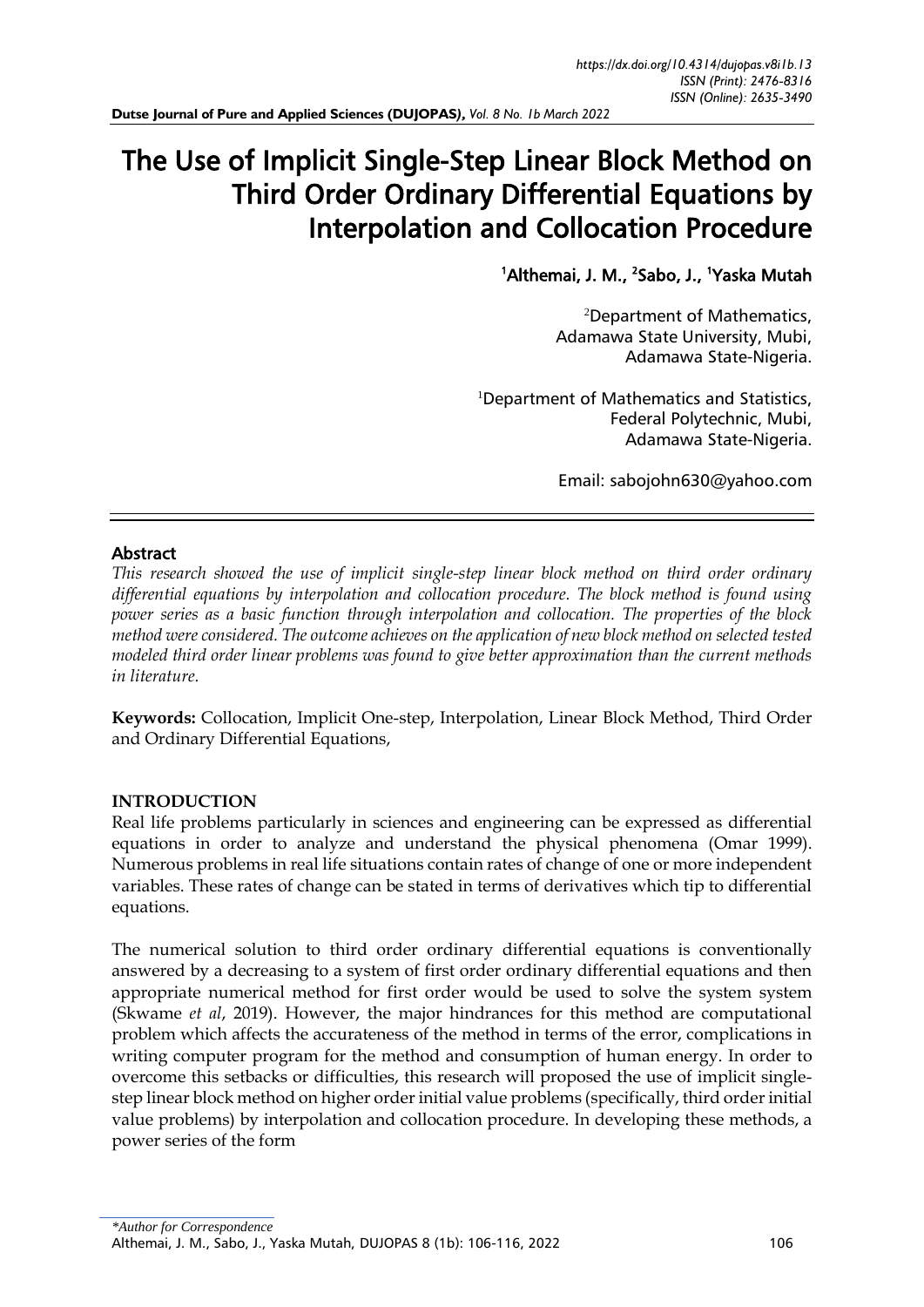$$
y(g) = \sum_{j=0}^{r+s-1} a_j g^j
$$
 (1)

will be used as an approximate solution to initial value problems of ordinary differential equations of the form

$$
y'''(g) = f(g, y(g)), y(g_0) = y_0, y'(g_0) = y'_0, y''(g_0) = y''_0
$$
\n(2)

 $y(g) = \sum_{i=0}^{n} g_i$ <br>
will be used as an approximate solution to initial value problems of ordinary different<br>
symptoms of the form<br>
symptom of the introduced with the aim of approximating numerical solution<br>
Shock methods Block methods will then introduced with the aim of approximating numerical solutions, (Omar 2004, Kuboye & Omar 2015 and Adeyeye & Omar 2019a). Meanwhile, the block method which was first proposed by Milne according to (Olabode 2007), has been studied by some scholars such as (Abdelrahim & Omar 2017, Fasasi 2018, Adeyeye & Omar 2018, Sunday 2018, Skwame, Dalatu, Sabo & Mathew 2019, Abdulsalam, Sanu, Majid 2019, Adeyeye & Omar 2019a, 2919b, 2019c, Raymond, Skwame & Adiku 2021, Sabo, Althemai & Hamadina 2021, Sabo, Bakari & Babuba, 2021, Abdelrahim 2021), among others, have developed block hybrid methods for direct solution of higher order ordinary differential equations without reduction methods, whereby the accuracy of the methods is better than when it is reduced to system of first order ordinary differential equations.

#### **Mathematical Formulation of the Method**

The approximation of equation (1) as a basic function was consider, where r and s are the number of different interpolation and collocation respectively.

Differentiating equation (1) three times and substitute into equation (2) to yield,

$$
f(g, y, y', y'') = \sum_{j=0}^{r+s-1} j(j-1)(j-2)a_j g^{j-3}
$$
 (3)

A mesh of single-step length is considered with a constant step size *h* given by

$$
h = g_{n+j} - g_n, \ j = 0,1 \text{ and four off-step points at } g_{n+\frac{1}{8}}, g_{n+\frac{1}{4}}, g_{n+\frac{3}{8}} \text{ and } g_{n+\frac{1}{2}}.
$$
  
Interpolating (1) at point  $g_{n+r}$ ,  $r = \frac{1}{8} \left(\frac{1}{8}\right) \frac{3}{8}$  and collecting (3) at points  $g_{n+s}$ ,  $s = 0, \frac{1}{8}, \frac{1}{4}, \frac{3}{8}, \frac{1}{2}, 1$ ,  
gives a system of nonlinear equation of the form,  
 $AG = K$  (4)

$$
A = \begin{bmatrix} a_0 & a_1 & a_2 & a_3 & a_4 & a_5 & a_6 & a_7 & a_8 \end{bmatrix}^T,
$$
  
\n
$$
K = \begin{bmatrix} y_{n+\frac{1}{8}} & y_{n+\frac{1}{4}} & y_{n+\frac{3}{8}} & f_n & f_{n+\frac{1}{8}} & f_{n+\frac{1}{8}} & f_{n+\frac{1}{4}} & f_{n+\frac{3}{8}} & f_{n+\frac{1}{2}} & f_{n+\frac{1}{8}} \end{bmatrix}^T
$$
 and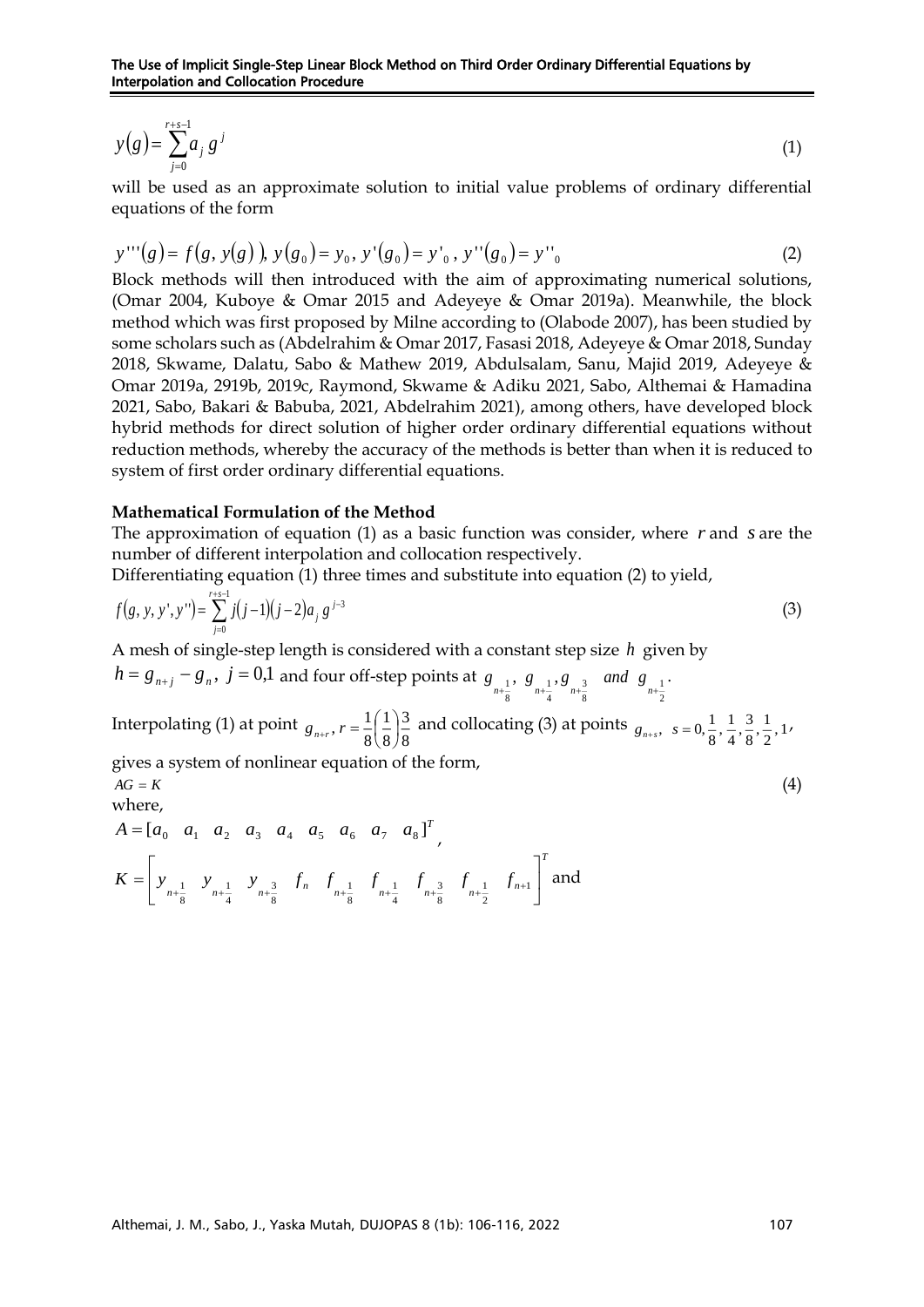The Use of Implicit Single-Step Linear Block Method on Third Order Ordinary Differential Equations by Interpolation and Collocation Procedure

|      |          | g<br>$n + \frac{1}{8}$ | $n + \frac{1}{8}$      | $n+\frac{1}{8}$                       | $n+\frac{1}{8}$                                     | $n+\frac{1}{8}$                                         | $g^6$<br>$n + \frac{1}{8}$                 | $n + \frac{1}{8}$                             | $n + -$                       |
|------|----------|------------------------|------------------------|---------------------------------------|-----------------------------------------------------|---------------------------------------------------------|--------------------------------------------|-----------------------------------------------|-------------------------------|
|      | 1        | g<br>$n + -$           | g<br>$n + -$           | $g^3$<br>$n+\frac{1}{4}$              | $g^4$<br>$n + -$                                    | $g^5$<br>$n + -$                                        | $g^6$<br>$n + -$                           | $g^7$                                         | $g^8$                         |
|      | 1        | g<br>$n+\frac{3}{8}$   | g<br>$n + \frac{3}{8}$ | 3<br>$g^{\cdot}$<br>$n + \frac{3}{8}$ | g<br>$n + \frac{3}{8}$                              | g<br>$n+\frac{3}{2}$                                    | $6^{\circ}$<br>g<br>$n + \frac{3}{8}$      | $n+\frac{3}{8}$                               | 8 <sup>2</sup>                |
|      | $\Omega$ | $\Omega$               | 0                      | 6                                     | $24g_n$                                             | $60g_n^2$                                               | $120g_n^3$                                 | $210g_n^4$                                    | $336g_n^3$                    |
| $G=$ | 0        | $\boldsymbol{0}$       | 0                      | 6                                     | 24g<br>$n+\frac{1}{8}$                              | $60g^2$ <sub>1</sub><br>$n + \frac{1}{8}$               | $120g^3$ <sub>1</sub><br>$n+\frac{1}{8}$   | $210g4$ <sub>1</sub><br>$n+\frac{1}{8}$       | $336g^5$<br>$n + \frac{1}{8}$ |
|      | $\Omega$ | $\overline{0}$         | 0                      | 6                                     | 24g<br>$\frac{n+1}{4}$                              | $60g^2$ <sub>1</sub><br>$n+\frac{1}{4}$                 | $n+\frac{1}{4}$                            | $120g^{3}$ $1210g^{4}$ $1$<br>$n+\frac{1}{4}$ | $336g^5$                      |
|      | $\theta$ | $\boldsymbol{0}$       | $\Omega$               | 6                                     | 24g<br>$\overline{\mathbf{3}}$<br>$n + \frac{1}{8}$ | $60g^2$ ,<br>$\overline{\mathbf{3}}$<br>$n+\frac{5}{8}$ | $120g^{3}_{n+\frac{3}{8}}$                 | $210g_{n+\frac{3}{8}}^4$                      | $336g^5$ 3                    |
|      | $\Omega$ | $\boldsymbol{0}$       | 0                      | 6                                     | $24g_{11}$<br>$n+\frac{1}{2}$                       | $60g^2$<br>$n+\frac{1}{2}$                              | $120g^3$ <sub>1</sub><br>$n + \frac{1}{2}$ | $210g_{n+\frac{1}{2}}^4$                      | $336g^5$<br>$n+\frac{1}{2}$   |
|      | $\Omega$ | $\boldsymbol{0}$       | 0                      | 6                                     | $24g_{n+1}$                                         | $60g_{n+1}^2$                                           | $120g_{n+1}^3$                             | $210g_{n+1}^4$                                | $336g_{n+1}^5$                |

Solving (4) for  $a_j$ ,  $j = 0(1)8$  which are constants to be obtained and substitute into (2) to give a one-step continuous block method of the scheme,

$$
y(g) = \alpha_1(g)y_{n+\frac{1}{8}} + \alpha_1(g)y_{n+\frac{1}{4}} + \alpha_3(g)y_{n+\frac{3}{8}} + h^3 \left[ \sum_{j=0}^{1} \beta_j(g)f_{n+j} + \beta_s(g)f_{n+s} \right], s = \frac{1}{8} \left( \frac{1}{8} \right) \frac{1}{2}, 1
$$
 (5)

where  $\alpha_r(g)$ ,  $\beta_j(g)$  *and*  $\beta_s(g)$  are presented as functions of x with

$$
x = \frac{g - g_n}{h}
$$
 (6)

$$
\alpha_{\frac{1}{8}} = 32t^2 - 20t + 3
$$
\n
$$
\alpha_{\frac{1}{8}} = -64t^2 + 32t - 3
$$
\n
$$
\alpha_{\frac{3}{8}} = 32t^2 - 12t + 1
$$
\n
$$
\beta_0 = -\frac{32}{63}t^8 + \frac{64}{35}t^7 - \frac{23}{9}t^6 + \frac{11}{6}t^5 - \frac{53}{72}t^4 + \frac{1}{6}t^3 - \frac{51529}{2580480}t^2 + \frac{1787}{1720320}t - \frac{7}{655360}
$$
\n
$$
\beta_{\frac{1}{8}} = \frac{1024}{441}t^8 - \frac{17408}{2205}t^7 + \frac{448}{45}t^6 - \frac{1856}{315}t^5 + \frac{32}{21}t^4 - \frac{16027}{188160}t^2 + \frac{3679}{225792}t - \frac{401}{430080}
$$
\n
$$
\beta_{\frac{1}{4}} = -\frac{256}{63}t^8 + \frac{4096}{315}t^7 - \frac{664}{45}t^6 + \frac{328}{45}t^5 - \frac{4}{3}t^4 - \frac{449}{35840}t^2 + \frac{7199}{645120}t - \frac{257}{245760}
$$
\n
$$
\beta_{\frac{3}{8}} = \frac{1024}{315}t^8 - \frac{1024}{105}t^7 + \frac{448}{45}t^6 - \frac{64}{15}t^5 + \frac{32}{45}t^4 - \frac{757}{80640}t^2 + \frac{3}{17920}t + \frac{1}{20480}
$$
\n
$$
\beta_{\frac{1}{2}} = -\frac{64}{63}t^8 + \frac{128}{45}t^7 - \frac{118}{45}t^6 + \frac{47}{45}t^5 - \frac{1}{6}t^4 - \frac{893}{430080}t^2 + \frac{1}{737
$$

(7)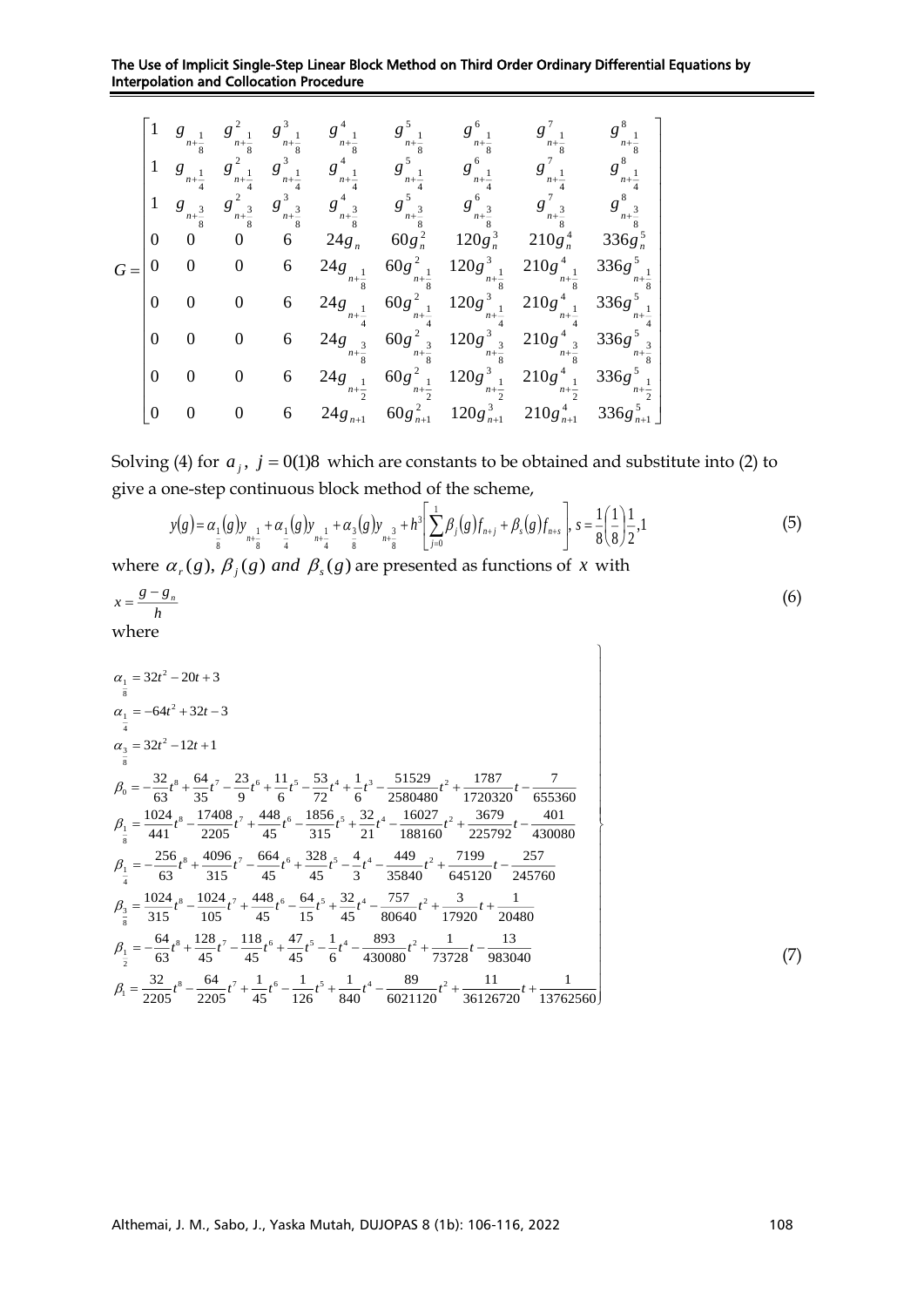## The Use of Implicit Single-Step Linear Block Method on Third Order Ordinary Differential Equations by Interpolation and Collocation Procedure

Evaluating (5) to obtain the continuous form as

$$
\begin{bmatrix}\ny_n \\
y_{n+1} \\
y_{n+2} \\
y_{n+1}\n\end{bmatrix} - \begin{bmatrix}\n3 & -3 & 1 \\
1 & -3 & 3 \\
15 & -35 & 21\n\end{bmatrix} \begin{bmatrix}\ny_{n+1} \\
y_{n+1} \\
y_{n+1} \\
y_{n+2} \\
y_{n+3}^2\n\end{bmatrix} = h^3 \begin{bmatrix}\n-\frac{7}{655360} & -\frac{401}{430040} & -\frac{257}{245760} & \frac{1}{20480} & -\frac{13}{983040} & \frac{1}{13762560} \\
\frac{11}{1966080} & -\frac{3}{143360} & \frac{247}{245760} & \frac{59}{61440} & \frac{1}{327680} & \frac{1}{13762560} \\
\frac{3943}{393216} & -\frac{4757}{86016} & \frac{2249}{16384} & -\frac{1361}{12288} & \frac{16943}{196608} & \frac{871}{917504} & \frac{1}{f_{n+1}^2} \\
\frac{f_{n+1}^2}{f_{n+1}^2} & -\frac{1}{f_{n+1}^2} & -\frac{1}{256016} & \frac{271}{16384} & -\frac{1}{12288} & \frac{1}{12288} & \frac{1}{126608} & \frac{1}{127504} & \frac{1}{f_{n+1}^2} \\
\frac{f_{n+1}^2}{f_{n+1}^2} & -\frac{1}{f_{n+1}^2} & -\frac{1}{f_{n+1}^2}\n\end{bmatrix} \quad (8)
$$

Differentiating (5) once, we have

| $y'(g) = \alpha'_{\frac{1}{8}}(g) y_{n+\frac{1}{8}} + \alpha'_{\frac{1}{4}}(g) y_{n+\frac{1}{4}} + \alpha'_{\frac{3}{8}}(g) y_{n+\frac{3}{8}} + h^3 \left[ \sum_{j=0}^{1} \beta'_{j}(g) f_{n+j} + \beta'_{s}(g) f_{n+s} \right], s = \frac{1}{8} \left( \frac{1}{8} \right) \frac{1}{2}, 1$ |  | (9) |
|---------------------------------------------------------------------------------------------------------------------------------------------------------------------------------------------------------------------------------------------------------------------------------------------|--|-----|
|                                                                                                                                                                                                                                                                                             |  |     |

Evaluating (9) at  $g_n, g_{-1}, g_{-1}, g_{-3}, g_{-1}$  and  $g_{n+1}$ 2 1 8 3 4 1 8  $g_n, g_{n+1}, g_{n+1}, g_{n+2}, g_{n+1}$  and  $g_{n+1}$ , we have

|                                                                           | 1787                   | 3678             | 7199            | 3                |                   | 11                      |                              |
|---------------------------------------------------------------------------|------------------------|------------------|-----------------|------------------|-------------------|-------------------------|------------------------------|
| $hy'_n$<br>$-20$<br>32<br>$-12$                                           | 1720320<br>773         | 225792<br>1003   | 645120<br>5339  | 17920<br>83      | 73728<br>121      | 36126720<br>$J_n$<br>31 |                              |
| hy'<br>$n + -$<br>$-12$<br>16<br>$\mathbf{\hat{x}}$<br>hy'<br>$n + -$     | 10321920               | 752640<br>13     | 1290240<br>247  | 322560<br>13     | 1720320           | 72253440<br>0           | $n + \frac{1}{8}$            |
| $-4$<br>4<br>$n + -$<br>–<br>12<br>hy'<br>$-16$<br>4<br>$n + -$<br>3<br>8 | 129024<br>$=h^3$<br>29 | 80640<br>209     | 107520<br>5029  | 80640<br>23      | 129024<br>619     | 31                      | $n + -$                      |
| $n + -$<br>20<br>$-32$<br>12<br>3<br>h y<br>$n+\frac{1}{8}$<br>$n + -$    | 1146880<br>19          | 2257920<br>19    | 1290240<br>7309 | 15360<br>2609    | 5160960<br>307    | 72253440<br>11          | $n + \frac{3}{8}$<br>$n + -$ |
| 52<br>$-96$<br>44<br>h y'<br>$n+1$                                        | 1032192<br>446413      | 376320<br>534377 | 645120<br>77283 | 161280<br>166841 | 286720<br>1575353 | 36126720<br>136181      | $J_{n+1}$                    |
|                                                                           | 5160960                | 1128960          | 71680           | 161280           | 2580480           | 12042240                |                              |
|                                                                           |                        |                  |                 |                  |                   |                         | $\left(10\right)$            |

Differentiating (5) twice, we have

$$
y''(g) = \alpha''_{\frac{1}{8}}(g) y_{n+\frac{1}{8}} + \alpha''_{\frac{1}{4}}(g) y_{n+\frac{1}{4}} + \alpha''_{\frac{3}{8}}(g) y_{n+\frac{3}{8}} + h^3 \left[ \sum_{j=0}^{1} \beta''_{j}(g) f_{n+j} + \beta''_{s}(g) f_{n+s} \right], s = \frac{1}{8} \left( \frac{1}{8} \right) \frac{1}{2}, 1
$$
\n(11)

Evaluating (11) at  $g_n$ ,  $g_{-1}$ ,  $g_{-1}$ ,  $g_{-3}$ ,  $g_{-1}$  and  $g_{n+1}$ 2 1 8 3 4 1 8  $g_n, g_{n+1}, g_{n+1}, g_{n+2}, g_{n+1}$  and  $g_{n+1}$ , we have

$$
\begin{bmatrix} h^2 y_{n}^{n} \\ h^2 y_{n+\frac{1}{8}}^{n} \\ h^2 y_{n+\frac{1}{4}}^{n} \\ h^2 y_{n+\frac{1}{4}}^{n} \\ h^2 y_{n+\frac{1}{4}}^{n} \\ h^2 y_{n+\frac{1}{4}}^{n} \\ h^2 y_{n+\frac{1}{4}}^{n} \\ h^2 y_{n+\frac{1}{4}}^{n} \\ h^2 y_{n+\frac{1}{4}}^{n} \\ h^2 y_{n+\frac{1}{4}}^{n} \\ h^2 y_{n+\frac{1}{4}}^{n} \\ h^2 y_{n+\frac{1}{4}}^{n} \\ h^2 y_{n+\frac{1}{4}}^{n} \\ h^2 y_{n+\frac{1}{4}}^{n} \\ h^2 y_{n+\frac{1}{4}}^{n} \\ h^2 y_{n+\frac{1}{4}}^{n} \\ h^2 y_{n+\frac{1}{4}}^{n} \\ h^2 y_{n+\frac{1}{4}}^{n} \\ h^2 y_{n+\frac{1}{4}}^{n} \\ h^2 y_{n+\frac{1}{4}}^{n} \\ h^2 y_{n+\frac{1}{4}}^{n} \\ h^2 y_{n+\frac{1}{4}}^{n} \\ h^2 y_{n+\frac{1}{4}}^{n} \\ h^2 y_{n+\frac{1}{4}}^{n} \\ h^2 y_{n+\frac{1}{4}}^{n} \\ h^2 y_{n+\frac{1}{4}}^{n} \\ h^2 y_{n+\frac{1}{4}}^{n} \\ h^2 y_{n+\frac{1}{4}}^{n} \\ h^2 y_{n+\frac{1}{4}}^{n} \\ h^2 y_{n+\frac{1}{4}}^{n} \\ h^2 y_{n+\frac{1}{4}}^{n} \\ h^2 y_{n+\frac{1}{4}}^{n} \\ h^2 y_{n+\frac{1}{4}}^{n} \\ h^2 y_{n+\frac{1}{4}}^{n} \\ h^2 y_{n+\frac{1}{4}}^{n} \\ h^2 y_{n+\frac{1}{4}}^{n} \\ h^2 y_{n+\frac{1}{4}}^{n} \\ h^2 y_{n+\frac{1}{4}}^{n} \\ h^2 y_{n+\frac{1}{4}}^{n} \\ h^2 y_{n+\frac{1}{4}}^{n} \\ h^2 y_{n+\frac{1}{4}}^{n} \\ h^2 y_{n+\frac{1}{4}}^{n} \\ h^2 y_{n+\frac{1}{4}}^{n} \\ h^2 y_{n+\frac{1}{4}}^{n} \\ h^2 y_{n+\frac{1}{4
$$

Combining and solving (8), (10) and (12) simultaneously, to give the explicit block method as

$$
\begin{bmatrix} y_{n+\frac{1}{8}} \\ y_{n+\frac{1}{4}} \\ y_{n+\frac{1}{4}} \\ y_{n+\frac{1}{2}} \\ y_{n+\frac{1}{2}} \\ y_{n+\frac{1}{2}} \end{bmatrix} \begin{bmatrix} 1 & \frac{1}{8} & \frac{1}{128} \\ 1 & \frac{1}{4} & \frac{1}{32} \\ 1 & \frac{1}{8} & \frac{128}{128} \\ 1 & \frac{1}{8} & \frac{128}{128} \\ 1 & \frac{1}{2} & \frac{1}{8} \\ 1 & 1 & \frac{1}{2} \\ 1 & 1 & \frac{1}{2} \end{bmatrix} \begin{bmatrix} y_n \\ y_n \\ h y'_n \\ h^2 y'_n \end{bmatrix} = h^3 \begin{bmatrix} \frac{31849}{7225344} & -\frac{3167}{20643840} & \frac{397}{5160960} & -\frac{1447}{82575360} & \frac{139}{1156055040} \\ -\frac{31}{32256} & \frac{1}{2016} & -\frac{73}{645120} & \frac{1}{1290240} \\ \frac{3159}{81920} & -\frac{3159}{2293760} & \frac{99}{81920} & -\frac{2511}{218450560} & \frac{243}{128450560} \\ \frac{1}{28450560} & \frac{1}{243} & \frac{1}{243} \\ 1 & 1 & \frac{1}{2} \\ 1 & 1 & \frac{1}{2} \end{bmatrix} \begin{bmatrix} y_n \\ h y'_n \\ h^2 y'_n \\ \frac{181}{40320} & \frac{31}{2205} & -\frac{1}{2520} \\ \frac{73}{2520} & \frac{32}{2205} & \frac{44}{315} & -\frac{3}{315} \\ \frac{73}{2205} & \frac{32}{2205} & \frac{44}{315} & -\frac{32}{315} \\ \frac{73}{2520} & \frac{3}{2205} & \frac{44}{315} & -\frac{3}{315} \\ \frac{73
$$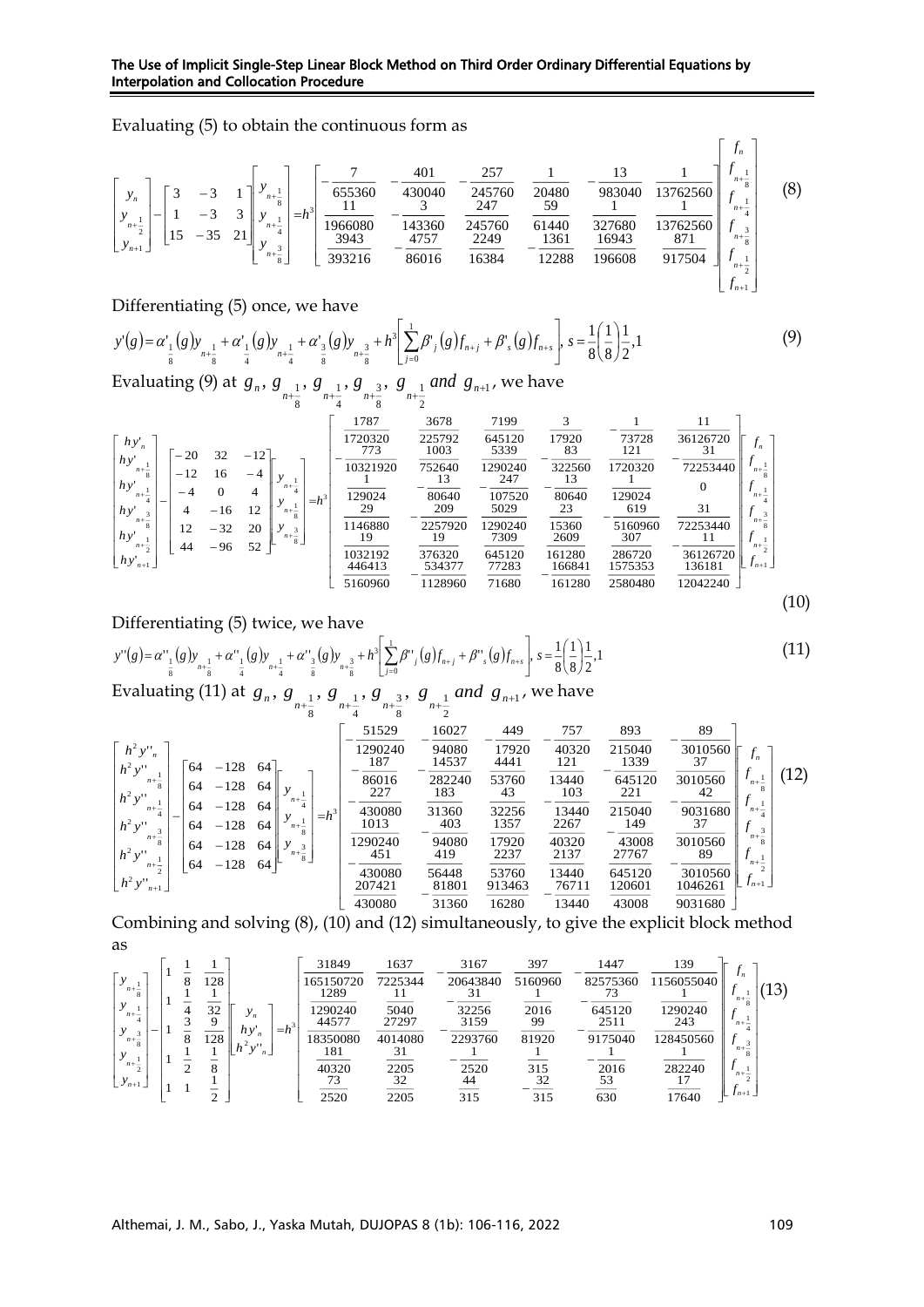The Use of Implicit Single-Step Linear Block Method on Third Order Ordinary Differential Equations by Interpolation and Collocation Procedure

| y'<br>8<br>$n + \frac{1}{8}$<br>y'<br>$n+\frac{1}{4}$<br>4<br>$y'_n$<br>3<br>y'<br>3<br>$hy^{\prime\prime}$<br>$n + \frac{1}{8}$<br>$\boldsymbol{n}$<br>8<br>$y^{\prime}$<br>$n + \frac{1}{2}$<br>$\overline{c}$<br>$\mathcal{Y}_{n+1}$ | $=h^2$                                                               | 20017<br>5160960<br>361<br>40320<br>8007<br>573440<br>191<br>10080<br>79<br>630 | 715<br>112896<br>461<br>17640<br>29790<br>62720<br>152<br>2205<br>704<br>2205 | 2509<br>645120<br>29<br>4032<br>153<br>71680<br>4<br>315<br>344<br>315      | 31<br>16128<br>11<br>2520<br>15<br>1792<br>8<br>315<br>64<br>63 | 1123<br>2580480<br>41<br>40320<br>477<br>286720<br>1008<br>191<br>315                                                                                                                        | 107<br>$f_n$<br>36126720<br>$n + \frac{1}{8}$<br>141120<br>9<br>$n + -$<br>$\overline{4}$<br>802816<br>3<br>$n + \frac{1}{8}$<br>70560<br>$n + \frac{1}{2}$<br>5<br>$\overline{441}$<br>$J_{n+1}$ | (14) |
|-----------------------------------------------------------------------------------------------------------------------------------------------------------------------------------------------------------------------------------------|----------------------------------------------------------------------|---------------------------------------------------------------------------------|-------------------------------------------------------------------------------|-----------------------------------------------------------------------------|-----------------------------------------------------------------|----------------------------------------------------------------------------------------------------------------------------------------------------------------------------------------------|---------------------------------------------------------------------------------------------------------------------------------------------------------------------------------------------------|------|
| $\sqrt{y}$ .<br>$n + -$<br>y''<br>$n + -$<br>$\overline{4}$<br>y''<br>  y''  <br>$=h$<br>3<br>$n + -$<br>8<br>y''<br>$\mathbf{1}$<br>$n + \frac{1}{2}$<br>$y_{n+1}''$                                                                   | 3881<br>92160<br>227<br>5760<br>417<br>10240<br>7<br>180<br>47<br>90 | 599<br>5040<br>37<br>210<br>93<br>560<br>8<br>45<br>256<br>105                  | 221<br>3840<br>19<br>720<br>129<br>1280<br>15<br>256<br>45                    | 36<br>90<br>$\ensuremath{\mathfrak{Z}}$<br>40<br>$\bf 8$<br>45<br>256<br>45 | 287<br>46080<br>320<br>39<br>5120<br>180<br>14<br>5             | 3<br>$J_n$<br>71680<br>$n + \frac{1}{8}$<br>40320<br>3<br>$n + \frac{1}{4}$<br>71680<br>$\overline{3}$<br>$n + -$<br>$\boldsymbol{0}$<br>$n + -$<br>73<br>2<br>$J_{n+1}$<br>$\overline{630}$ |                                                                                                                                                                                                   | (15) |

## **The Properties of the Block Method**

In this section, the basic properties of the method will be recognized.

## **Order and Error constant of the Method**

Consider the linear operator  $L\{y(x): h\}$  defined by

$$
L\{y(x):h\} = A^{(0)}Y_m^{(i)} - \sum_{i=0}^k \frac{jh^{(i)}}{i!}y_n^{(i)} - h^{(3-1)}[d_i f(y_n) + b_i F(Y_m)]
$$
\n(16)

Applying the Taylor series expansion of  $Y_m$  *and*  $F(Y_m)$  and compare the coefficients of h gives

$$
L\{y(x):h\} = C_0y(x) + C_1y'(x) + \dots + C_ph^p y^p(x) + C_{p+1}h^{p+1}y^{p+1}(x) + C_{p+2}h^{p+2}y^{p+2}(x) + \dots
$$
\n(17)

The linear operator  $L$  and the associate block method are said to be of order  $p$  if  $C_0 = C_1 = \cdots = C_p = C_{p+1} = C_{p+2} = 0$ ,  $C_{p+3} \neq 0$ .  $C_{p+3}$  is called the error constant and implies that the truncation error is given by  $t_{n+k} = C_{p+3}h^{p+3}y^{p+3}(x) + 0h^{p+4}y^{p+2}$ 

Expanding the block in Taylor series gives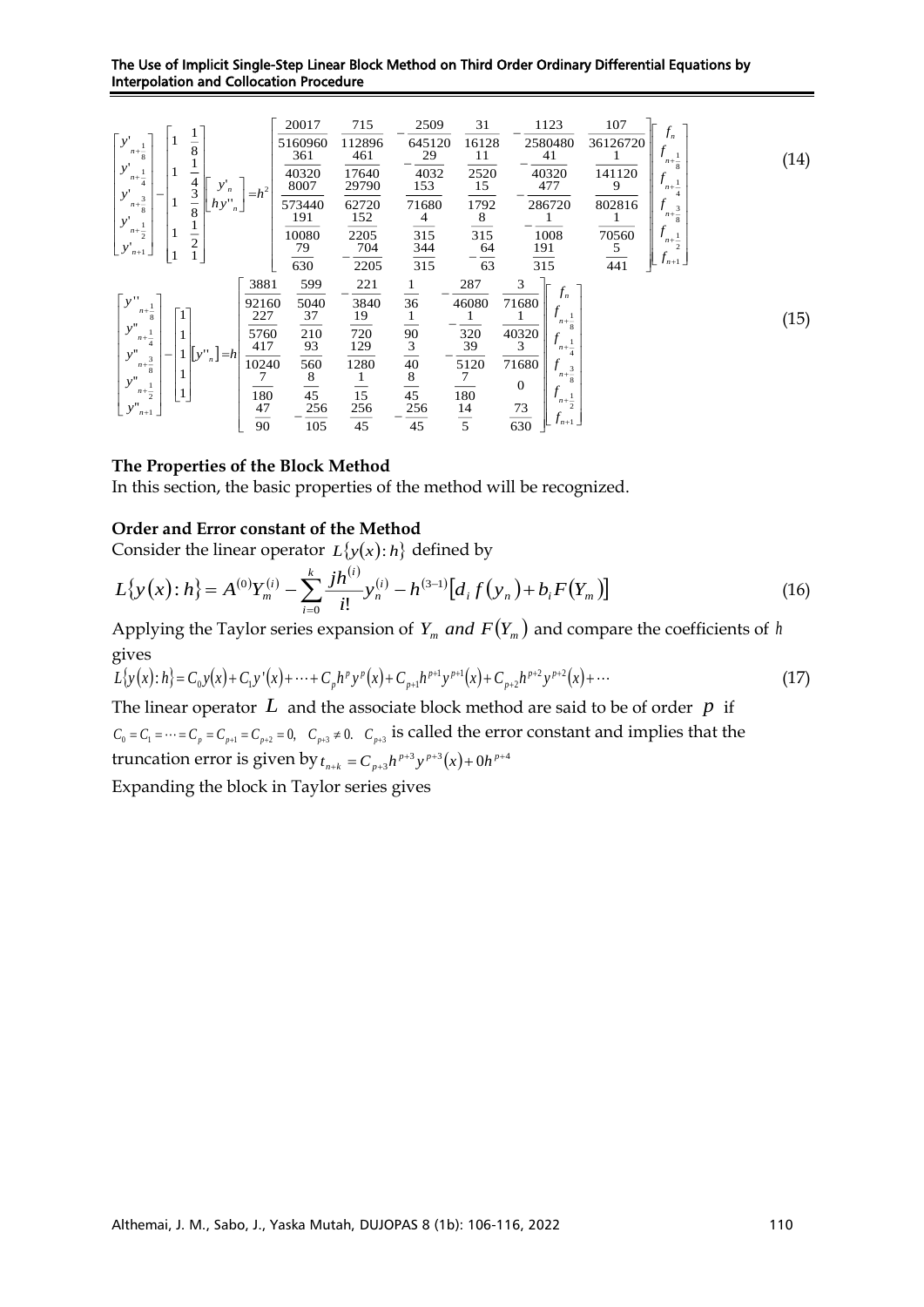The Use of Implicit Single-Step Linear Block Method on Third Order Ordinary Differential Equations by Interpolation and Collocation Procedure

$$
\left[\sum_{j=0}^{\infty} \frac{\left(\frac{1}{8}\right)^j}{j!} - y_n - \frac{1}{8}h y_n - \frac{1}{128}h^2 y_{n-1} - \frac{31849}{165150720}h^3 y_{n-1} - \sum_{j=0}^{\infty} \frac{h^{j+3}}{j!} y_n^{j+3} - \frac{397}{1500960} \left(\frac{3}{8}\right) + \frac{1447}{82575360} \left(\frac{1}{2}\right) \right] \right]
$$
\n
$$
\left[\sum_{j=0}^{\infty} \frac{\left(\frac{1}{4}\right)^j}{j!} - y_n - \frac{1}{4}h y_n - \frac{1}{32}h^2 y_{n-1} - \frac{1289}{1290240}h^3 y_{n-1} - \sum_{j=0}^{\infty} \frac{h^{j+3}}{j!} y_n^{j+3} - \frac{1}{50400} \left(\frac{1}{8}\right) + \frac{31}{32256} \left(\frac{1}{4}\right) - \frac{1}{2016} \left(\frac{3}{8}\right) \right]
$$
\n
$$
\left[\sum_{j=0}^{\infty} \frac{\left(\frac{1}{4}\right)^j}{j!} - y_n - \frac{1}{4}h y_n - \frac{1}{32}h^2 y_{n-1} - \frac{1289}{1290240}h^3 y_{n-1} - \sum_{j=0}^{\infty} \frac{h^{j+3}}{j!} y_n^{j+3} - \frac{5}{15040} \left(\frac{1}{8}\right) + \frac{31}{32256} \left(\frac{1}{4}\right) - \frac{1}{2016} \left(\frac{3}{8}\right) \right]
$$
\n
$$
\left[\sum_{j=0}^{\infty} \frac{\left(\frac{3}{8}\right)^j}{j!} - y_n - \frac{3}{8}h y_n - \frac{9}{128}h^2 y_{n-1} - \frac{44577}{18350080}h^3 y_{n-1} - \sum_{j=0}^{\infty} \frac{h^{j+3}}{j!} y_n^{j+3} - \frac{5}{181920} \left(\frac{1}{8}\right) + \frac{251
$$

Comparing the coefficient of  $h$ , according to (Sunday 2018), the order  $p$  of our method is  $p = [4 \ 4 \ 4 \ 4]^T$  and the error constant are given respectively by  $C_{p+3} = \begin{bmatrix} -1.1274 \times 10^{-8} & -7.3165 \times 10^{-9} & -1.0644 \times 10^{-8} & -4.0367 \times 10^{-9} & -3.2294 \times 10^{-6} \end{bmatrix}$ 

## **Consistency of the Method**

A method is supposed to be steady or consistent, in case it has order greater than one. So from the above study, it is apparent that our method is steady (Omar 2004).

## **Zero Stability of the Method**

A block method is said to be zero stable as  $h \rightarrow 0$  if the roots of the first characteristics polynomial  $\rho(r)$  = 0 satisfy  $\left\| \sum A^0 R^{k-1} \right\| \leq 1$ , and those roots with  $R$  = 1 must be simple. Now,

 $(r) = |r| 0 \t0 \t1 \t0 \t0 | - |0 \t0 \t0 \t1| = |0 \t0 \t r \t0 \t -1 | = r^4(r-1)$  $0 \t0 \t0 \t0 \t r-1$  $0 \t0 \t r \t-1$  $0 \quad 0 \quad r \quad 0 \quad -1$  $0 \thinspace r \thinspace 0 \thinspace 0 \thinspace -1$  $0 \t0 \t-1$ 0 0 0 0 1 0 0 0 0 1 0 0 0 0 1 0 0 0 0 1 0 0 0 0 1 0 0 0 0 1 0 0 0 1 0 0 0 1 0 0 0 1 0 0 0 1 0 0 0 0  $= r^4(r$ l  $\rfloor$ 1  $\mathsf{I}$  $\mathbf{r}$  $\mathbf{r}$  $\mathsf{I}$  $\mathsf{L}$  $\mathbb{I}$ L Γ − − − − − = 」 1  $\mathsf{I}$  $\mathbf{r}$  $\mathbf{r}$  $\mathsf{I}$  $\mathsf{L}$  $\mathbb{I}$ L Γ − l J 1  $\mathsf{L}$  $\mathbf{r}$  $\mathbf{r}$  $\mathsf{L}$  $\mathsf{L}$  $\mathbb{L}$ L Γ  $=$   $r$   $r$   $0$   $0$   $1$   $0$   $0$   $1$   $0$   $0$   $0$   $0$   $1$   $1$   $=$   $1$   $0$   $0$   $r$   $0$   $-1$   $1$   $=$   $r$   $r$ *r r r r r*  $\rho(r) = |r|$ Then, solving for z in  $^{4}(r-1)$ *r*  $(r-1)$  (19)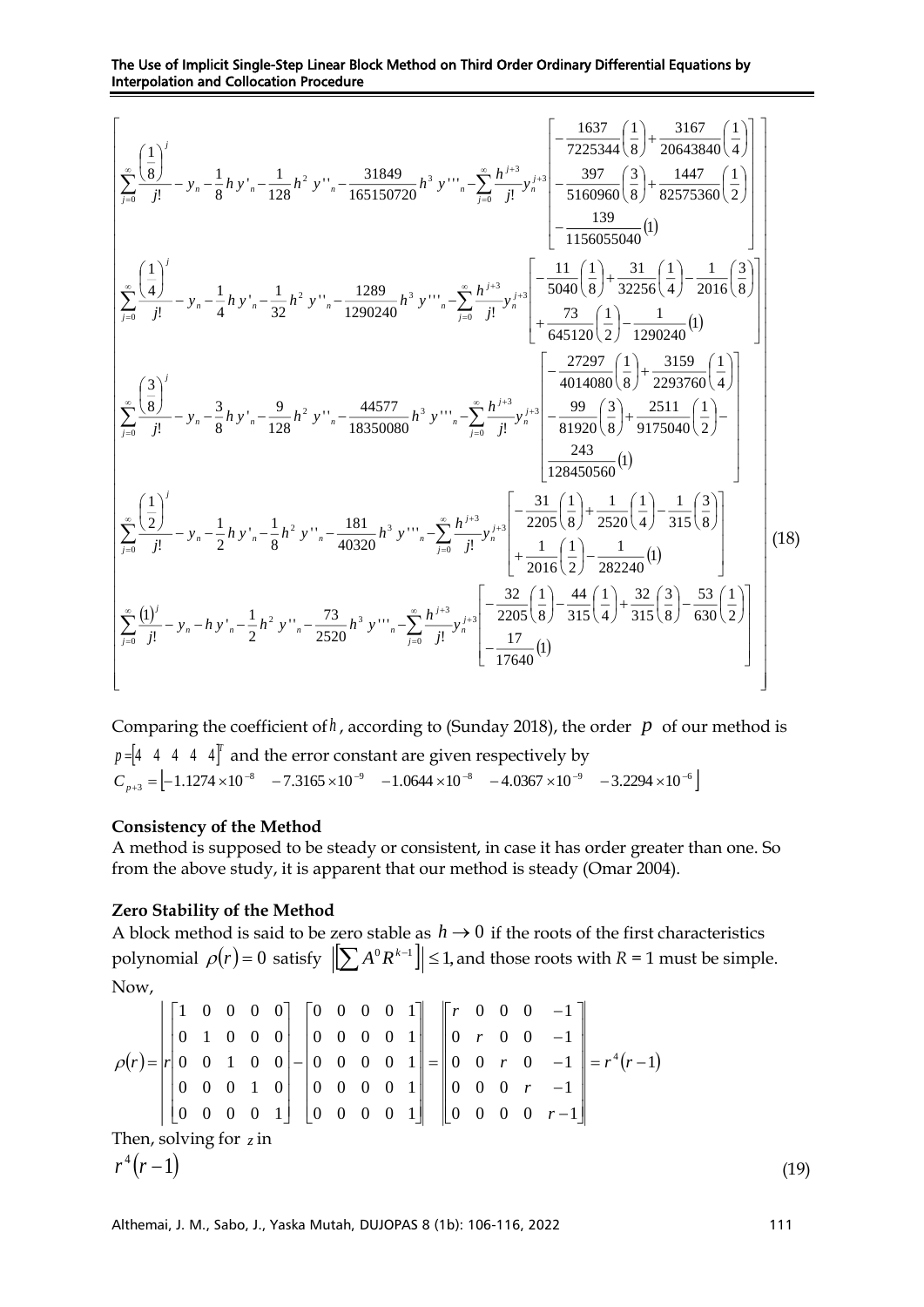gives  $r = 0, 0, 0, 0, 1$ . Hence the block method is said to be zero stable.

## **Convergence of the Block Method**

**Theorem:** the essential and adequate conditions for a linear multistep method to be convergent are that it must be consistent and zero-stable. Hence our method derived is consistent (Skwame *et al,* 2019).

## **Region of Absolute Stability of our Method**

Applying the boundary locus method, we obtain the stability polynomial as



Applying the stability polynomial, we obtain the region of absolute stability in Figure 1 below,



**Figure 1:** Region of absolute stability of our method

## **Mathematical Implementation**

The following numerical problems are carefully considered in order to study the effectiveness and exactness of the new block method when related with the existing methods. The new block method was applied to solve third order linear problem problems.

## **Problem one:**

Consider the third order linear problem *<sup>y</sup>*'''+4*<sup>y</sup>* '−*<sup>x</sup>* <sup>=</sup> 0, *<sup>y</sup>*(0) <sup>=</sup> *<sup>y</sup>*'(0) <sup>=</sup> 0, *<sup>y</sup>*''(0) <sup>=</sup> <sup>−</sup>1, *<sup>h</sup>* <sup>=</sup> 0.1 With the particular solution given by

$$
y(x) = \frac{3}{16} (1 - \cos 2x) + \frac{x^2}{8}
$$

Source (Sunday 2018, Adeyeye & Omar 2019a and Aigbiremhon & Omole 2020)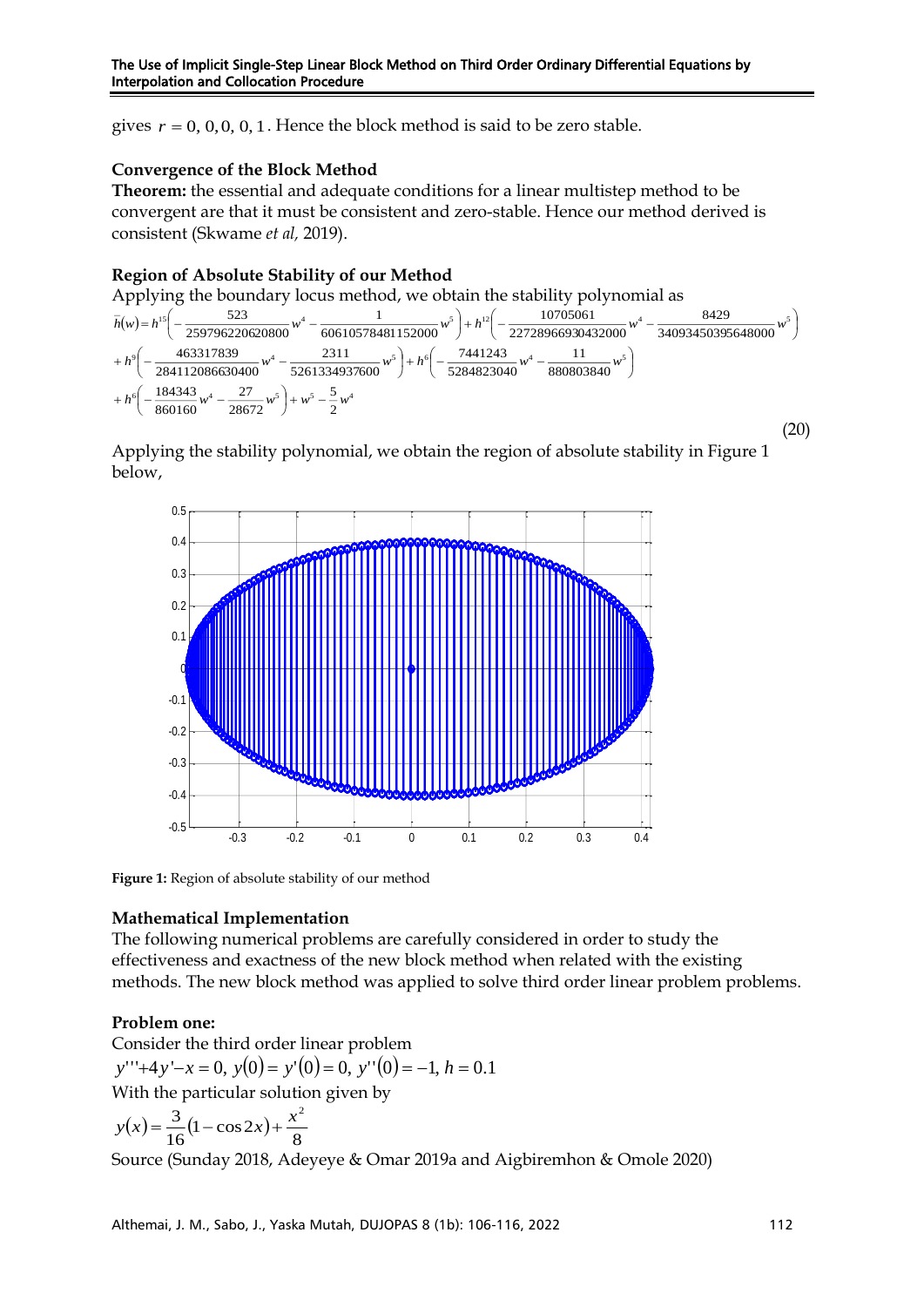## The Use of Implicit Single-Step Linear Block Method on Third Order Ordinary Differential Equations by Interpolation and Collocation Procedure

|       | Table 1. Showing the result for problem one |                        |              |            |              |              |  |  |  |
|-------|---------------------------------------------|------------------------|--------------|------------|--------------|--------------|--|--|--|
| $X-$  | particular Solution                         | Commutated Solution    | Error in     | Error in   | Error in     | Error in     |  |  |  |
| value |                                             |                        | new          | (Sunday    | (Adeyeye &   | (Aigbiremhon |  |  |  |
|       |                                             |                        | Method       | 2018)      | Omar         | & Omole      |  |  |  |
|       |                                             |                        |              |            | 2019a)       | 2020)        |  |  |  |
| 0.1   | 0.00498751665476719416                      | 0.00498751665476770617 | 5.1201e-16   | 8.3209e-13 | $0.2304e-14$ | 2.8818e-09   |  |  |  |
| 0.2   | 0.01980106362445904698                      | 0.01980106362447933580 | 2.0289e-14   | 3.4752e-12 | 0.1658e-13   | 3.2893e-08   |  |  |  |
| 0.3   | 0.04399957220443531927                      | 0.04399957220456152103 | $1.2620e-13$ | 7.8178e-12 | 0.4850e-13   | 1.1954e-07   |  |  |  |
| 0.4   | 0.07686749199740648358                      | 0.07686749199784637519 | 4.3989e-13   | 1.3681e-11 | $0.1147e-12$ | 2.8709e-07   |  |  |  |
| 0.5   | 0.11744331764972380299                      | 0.11744331765085170446 | 1.1279e-12   | 2.0825e-11 | $0.2425e-12$ | 5.5398e-07   |  |  |  |
| 0.6   | 0.16455792103562370419                      | 0.16455792103801160326 | 2.3879e-12   | 2.8962e-11 | $0.4436e-12$ | 9.2975e-07   |  |  |  |
| 0.7   | 0.21688116070620482401                      | 0.21688116071063664648 | 4.4318e-12   | 3.7764e-11 | 0.7467e-12   | 1.4149e-06   |  |  |  |
| 0.8   | 0.27297491043149163616                      | 0.27297491043895861507 | 7.4670e-12   | 4.6879e-11 | 0.1183e-11   | 1.9995e-06   |  |  |  |
| 0.9   | 0.33135039275495382287                      | 0.33135039276663008973 | 1.1676e-11   | 5.5941e-11 | 0.1753e-11   | 2.6636e-06   |  |  |  |
| 1.0   | 0.39052753185258919756                      | 0.39052753186978796647 | 1.7199e-11   | 6.4592e-11 | 0.2481e-11   | 3.3776e-06   |  |  |  |



Figure 2. Showing the solution graph of problem one.

# **Problem two:**

Consider the third order linear problem *y*'''+*y* ' = 0, *<sup>y</sup>*(0) <sup>=</sup> 0, *<sup>y</sup>*'(0) <sup>=</sup> 1, *<sup>y</sup>*''(0) <sup>=</sup> 2, *<sup>h</sup>* <sup>=</sup> 0.1 With the particular solution given by  $y(x) = 2(1 - \cos x) + \sin x$ Source (Adesanya, Udoh & Ajileye 2013, Areo & Omojola 2017 and Sunday 2018)

|  |  | Table 2. Showing the result for problem two |  |  |
|--|--|---------------------------------------------|--|--|
|--|--|---------------------------------------------|--|--|

| $X-$  | particular Solution    | Commutated Solution    | Error in     | Error in            | Error in (Areo | Error in     |
|-------|------------------------|------------------------|--------------|---------------------|----------------|--------------|
| value |                        |                        | new          | (Adesanya <i>et</i> | & Omojola      | (Sunday      |
|       |                        |                        | Method       | al, 2013)           | 2017)          | 2018)        |
| 0.1   | 0.10982508609077662011 | 0.10982508609077668890 | 6.8790e-17   | 1.6613e-12          | 1.1177e-10     | 3.7470e-16   |
| 0.2   | 0.23853617511257795326 | 0.23853617511258045075 | 2.4975e-15   | 7.5411e-12          | 9.3348e-10     | 8.3267e-16   |
| 0.3   | 0.38484722841012753581 | 0.38484722841013871413 | 1.1178e-14   | 1.3843e-09          | 3.2775e-09     | 1.3878e-15   |
| 0.4   | 0.54729635430288032607 | 0.54729635430291085096 | 3.0525e-14   | 4.5006e-09          | 8.0524e-09     | 1.4433e-15   |
| 0.5   | 0.72426041482345756807 | 0.72426041482352295179 | 6.5384e-14   | 1.0520e-08          | $1.6249e-08$   | 1.5543e-15   |
| 0.6   | 0.91397124357567876270 | 0.91397124357579969798 | $1.2094e-13$ | 1.9715e-08          | 2.8912e-08     | 1.9986e-15   |
| 0.7   | 1.11453331266871420120 | 1.11453331266891678780 | 2.0259e-13   | 3.2968e-08          | 4.7125e-08     | 2.8866e-15   |
| 0.8   | 1.32394267220519191980 | 1.32394267220550777840 | 3.1586e-13   | 5.0419e-08          | 7.1985e-08     | $4.4409e-15$ |
| 0.9   | 1.54010697308615447550 | 1.54010697308662074190 | $4.6627e-13$ | 7.2608e-08          | 1.0458e-07     | 3.5527e-15   |
| 1.0   | 1.76086637307161707180 | 1.76086637307227627070 | 6.5920e-13   | 9.9511e-08          | 1.4596e-07     | 5.3291e-15   |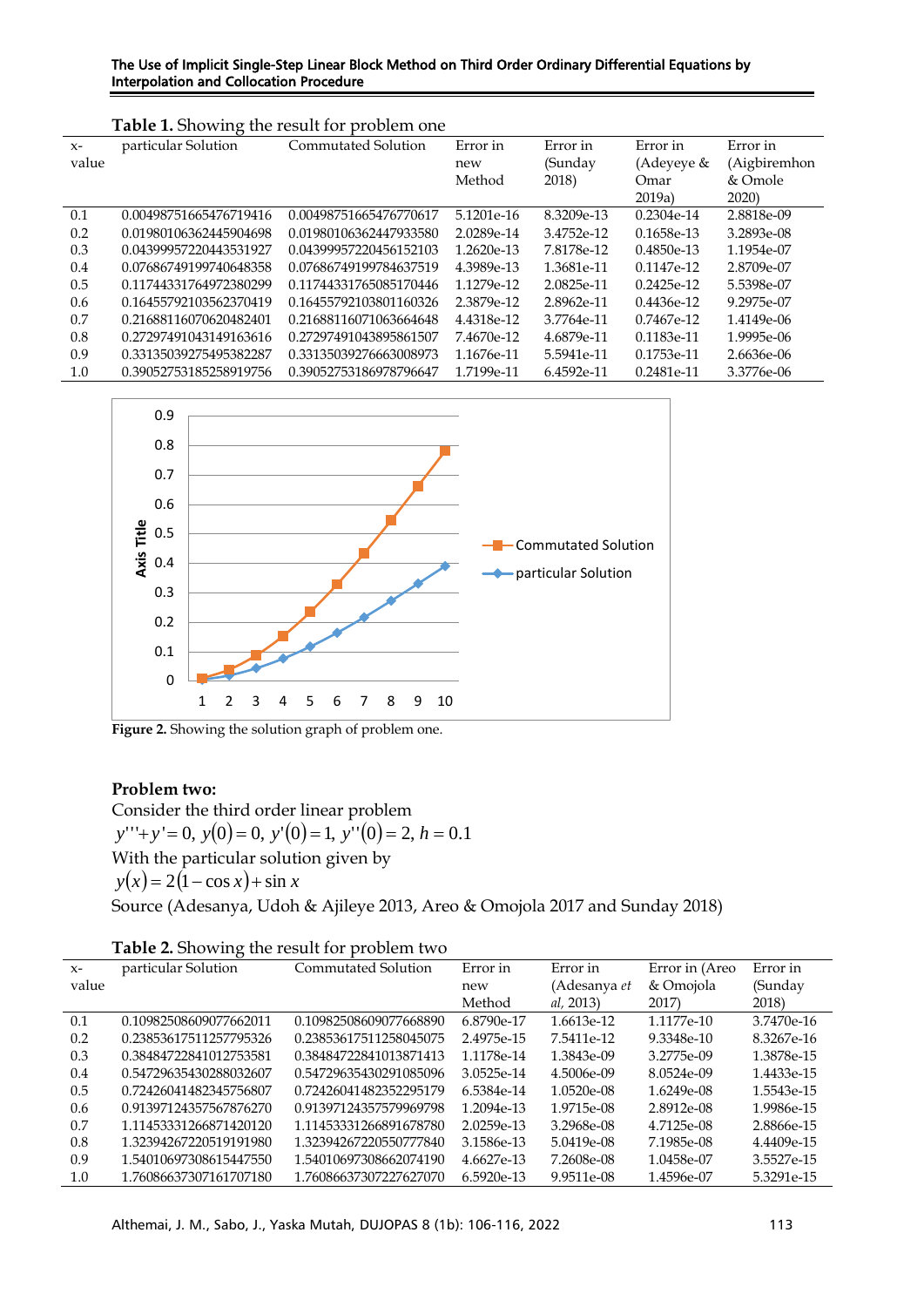

Figure 3. Showing the solution graph of problem two.

## **Problem three:**

Consider the third order linear problem *y*'''+*e*<sup>*x*</sup> = 0, *y*(0) = 1, *y*'(0) = −1, *y*''(0) = 3, *h* = 0.1 With the particular solution given by  $y(x) = 2(1 + x^2) - e^x$ Source (Omar & Abdelrahim 2016, Kayode & Obarhua 2017 and Adeyeye & Omar 2019b)

| $X-$  | Particular Solution   | Commutated Solution    | Error in   | Error in     | Error in      | Error in    |
|-------|-----------------------|------------------------|------------|--------------|---------------|-------------|
| value |                       |                        | new        | (Omar &      | (Kayode &     | (Adeyeye &  |
|       |                       |                        | Method     | Abdelrahim   | Obarhua 2017) | Omar 2019b) |
|       |                       |                        |            | 2016)        |               |             |
| 0.1   | 0.9148290819243523752 | 0.91482908192435230895 | 6.6250e-17 | 1.1102e-14   | 1.8241e-13    | 1.6209e-14  |
| 0.2   | 0.8585972418398301661 | 0.85859724183982776596 | 2.4001e-15 | 1.6076e-13   | 1.6708e-12    | 6.6058e-14  |
| 0.3   | 0.8301411924239968960 | 0.83014119242398628100 | 1.0615e-14 | 6.3105e-13   | $6.0014e-12$  | 1.5277e-13  |
| 0.4   | 0.8281753023587296822 | 0.82817530235870097786 | 2.8704e-14 | $1.6232e-12$ | 1.4860e-11    | 2.7955e-13  |
| 0.5   | 0.8512787292998718532 | 0.85127872929981077174 | 6.1082e-14 | 3.3591e-12   | 3.0121e-11    | 4.5020e-13  |
| 0.6   | 0.8978811996094910251 | 0.89788119960937840127 | 1.1262e-13 | 6.0841e-12   | 5.3842e-11    | 6.6835e-13  |
| 0.7   | 0.9662472925295234784 | 0.96624729252933475621 | 1.8872e-13 | 1.0070e-11   | 8.8316e-11    | 9.3925e-13  |
| 0.8   | 1.0544590715075323954 | 1.05445907150723706150 | 2.9533e-13 | 1.5616e-11   | 1.3606e-10    | 1.2670e-12  |
| 0.9   | 1.1603968888430503362 | 1.16039688884261129340 | 4.3904e-13 | 2.3054e-11   | 1.9987e-10    | 1.6578e-12  |
| 1.0   | 1.2817181715409547646 | 1.28171817154032763920 | 6.2713e-13 | 3.2750e-11   | 2.8281e-10    | 2.1174e-12  |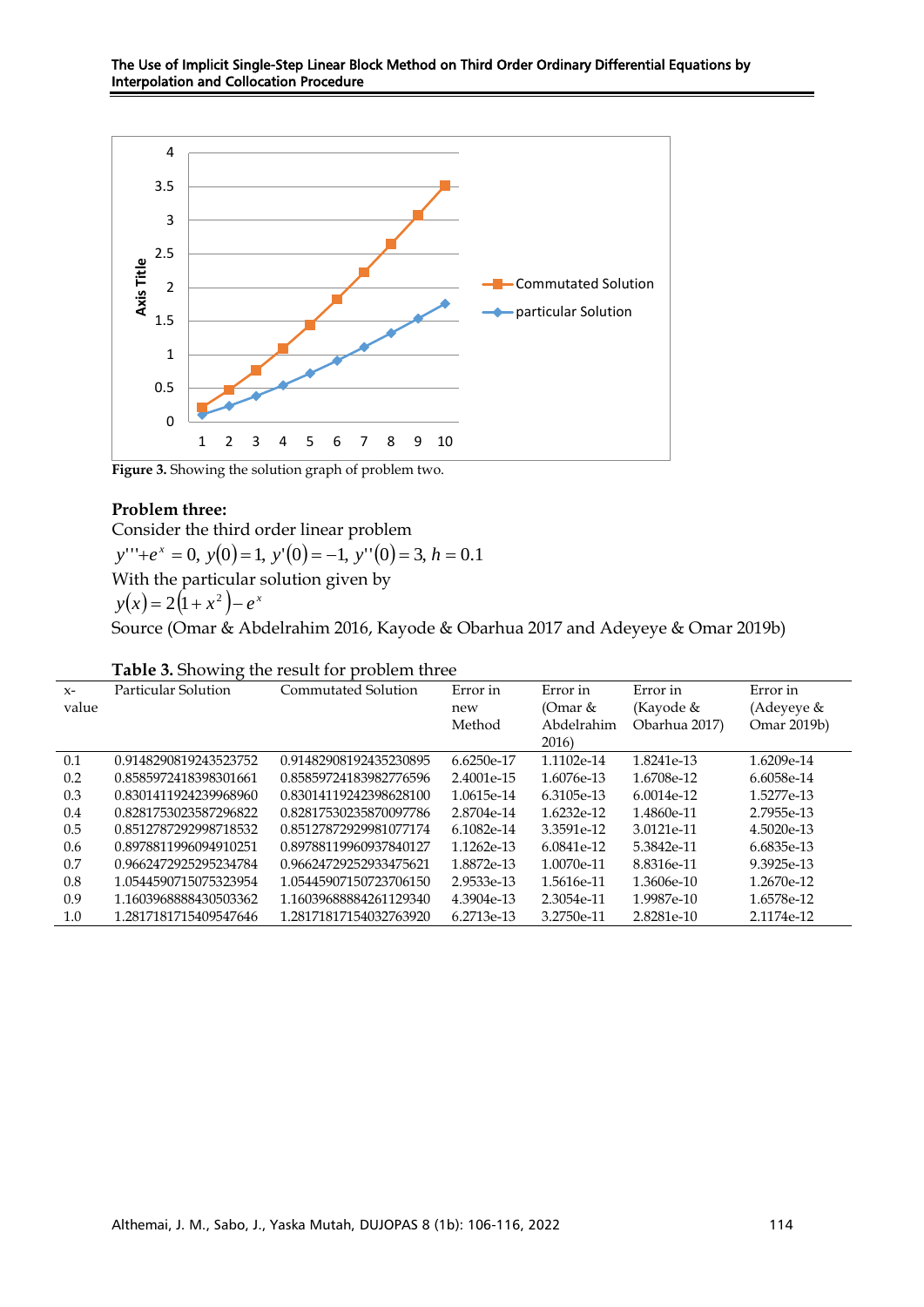

Figure 4. Showing the solution graph of problem three.

### **Conclusion**

The numerical solution to higher order ordinary differential equations are conventionally solved by a reduction to a system of first order ordinary differential equations and then suitable numerical method for first order would be used to solve the system (Sabo, Bakari & Babuba). This method computes the numerical solution at one point at a time. However, the major setbacks for this method are computational burden which affects the accuracy of the method in terms of the error, difficulties in writing computer program for the method and wastage of human effort. In order to overcome these challenges and bring improvement on numerical method, we have exposed the direct solution of higher order initial value problems of ordinary differential equations using power series on single-step third derivative block hybrid method in this research. The new block method is derived using interpolation and collocation as a basic function and the basic properties of the block method which include order, error constant, consistency and zero stability are also analyzed. The new block method is been applied to solve third order initial value problems of ordinary differential equations without reducing the equations to their equivalent systems of first order ordinary differential equations. The outcome showed on the application of new block method on some sampled modeled third order linear problems was found to give better approximation than the existing methods. The direct method developed using interpolation and collocation procedure has been recommended for scholars, students and researchers.

#### **References**

- Abdulrahim, R. & Omar, Z. (2017). A four-step implicit block method with tree generalized off-step points for solving fourth order initial value problems directly*. Journal of King Saud University-Science.* 29, 401-412.
- Abdulrahim, R. (2021). Four step hybrid block method for the direct solution of fourth order ordinary differential equations. *Int. J. Anal. Appl*. 12(1), 215-229.
- Abdulsalam, A., Senu, N. & Mijid, Z. A. (2019). Direct one-step method for solving third order boundary value problems. *International Journal of Applied Mathematics.* 32(2), 155-176.
- Adesanya, A. O., Udoh, D. M. & Ajileye, A. M. (2013). A new hybrid block method for the solution of general third order initial value problems of ODEs. *International Journal of Pure and Applied Mathematics.* 86(2), 365-375.
- Adeyeye, O & Omar, Z. (2018). New self-starting approach for solving special third order initial value problems*. Int. J. Pure Appl. Math*. 118(3), 511-517.